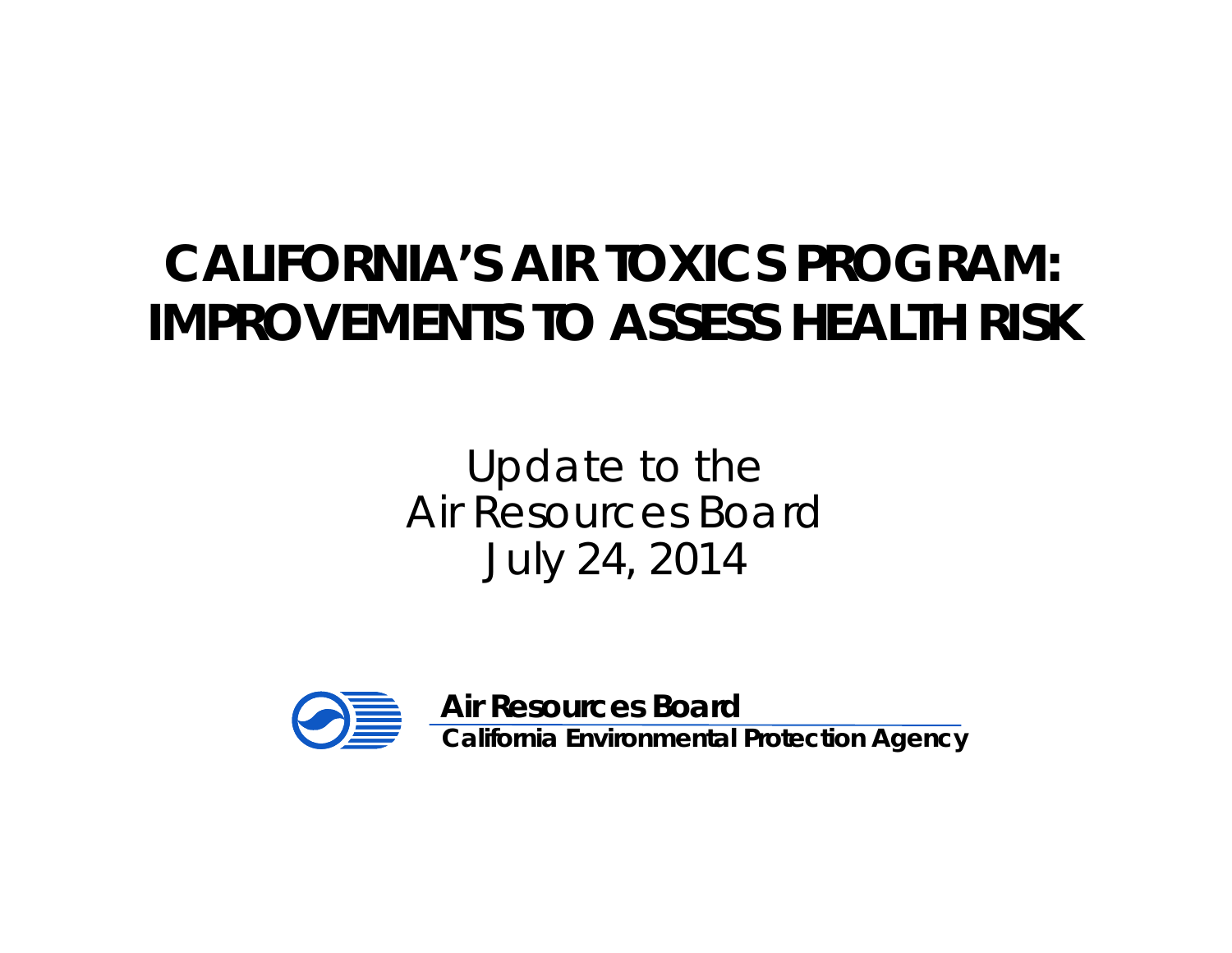What changed and what are the impacts?

- Updated risk assessment guidance
	- New studies on childhood sensitivity
	- New data on exposure
- Impacts of the updates
	- Cancer risk estimates will increase 1.5-3x
	- Greater responsibilities for facilities and agencies to notify public and reduce risk
	- Districts/ARB will re-evaluate toxics programs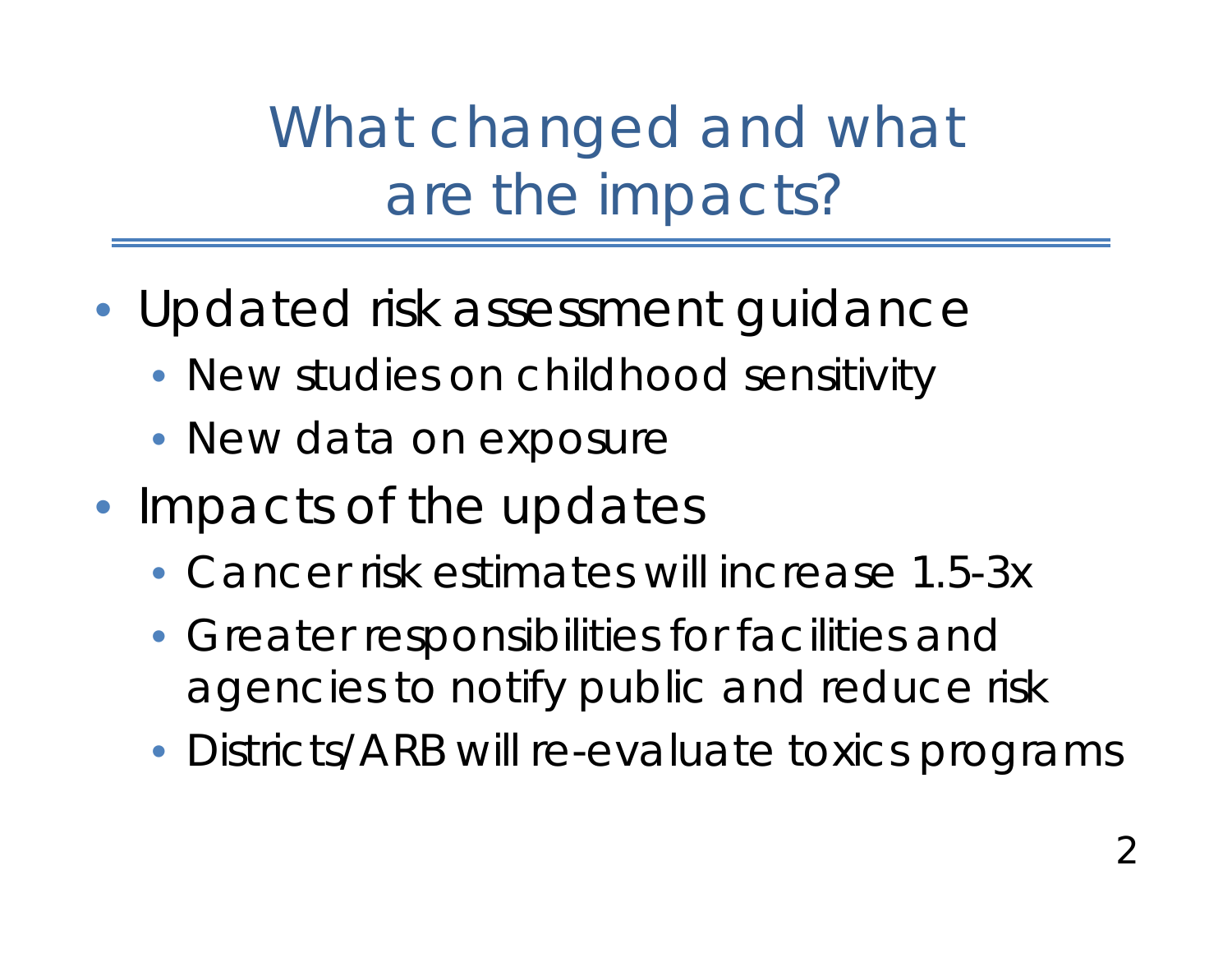### **Outline**

- Background
- Challenges
- Overview of new science (OEHHA)
- Air district actions (CAPCOA)
- ARB actions

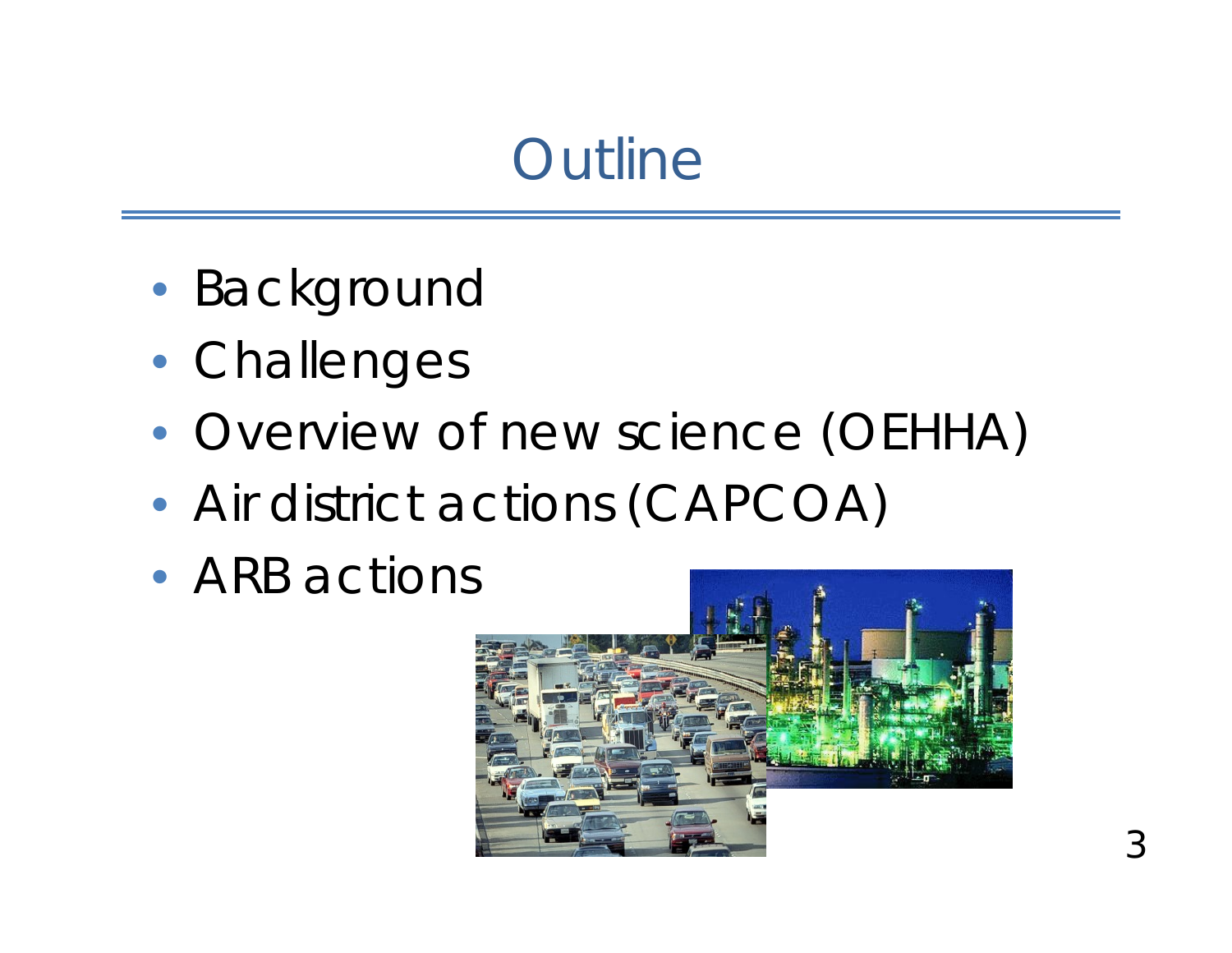California's air toxics programs: risk characterization

- Risk assessment (OEHHA, Districts, ARB)
- Notification (Districts, Industry)
- Emissions (ARB, Districts, Industry)
- Identification (ARB, OEHHA)
- Air monitoring (ARB, Districts)
- Communication (Districts, ARB, Industry, NGOs)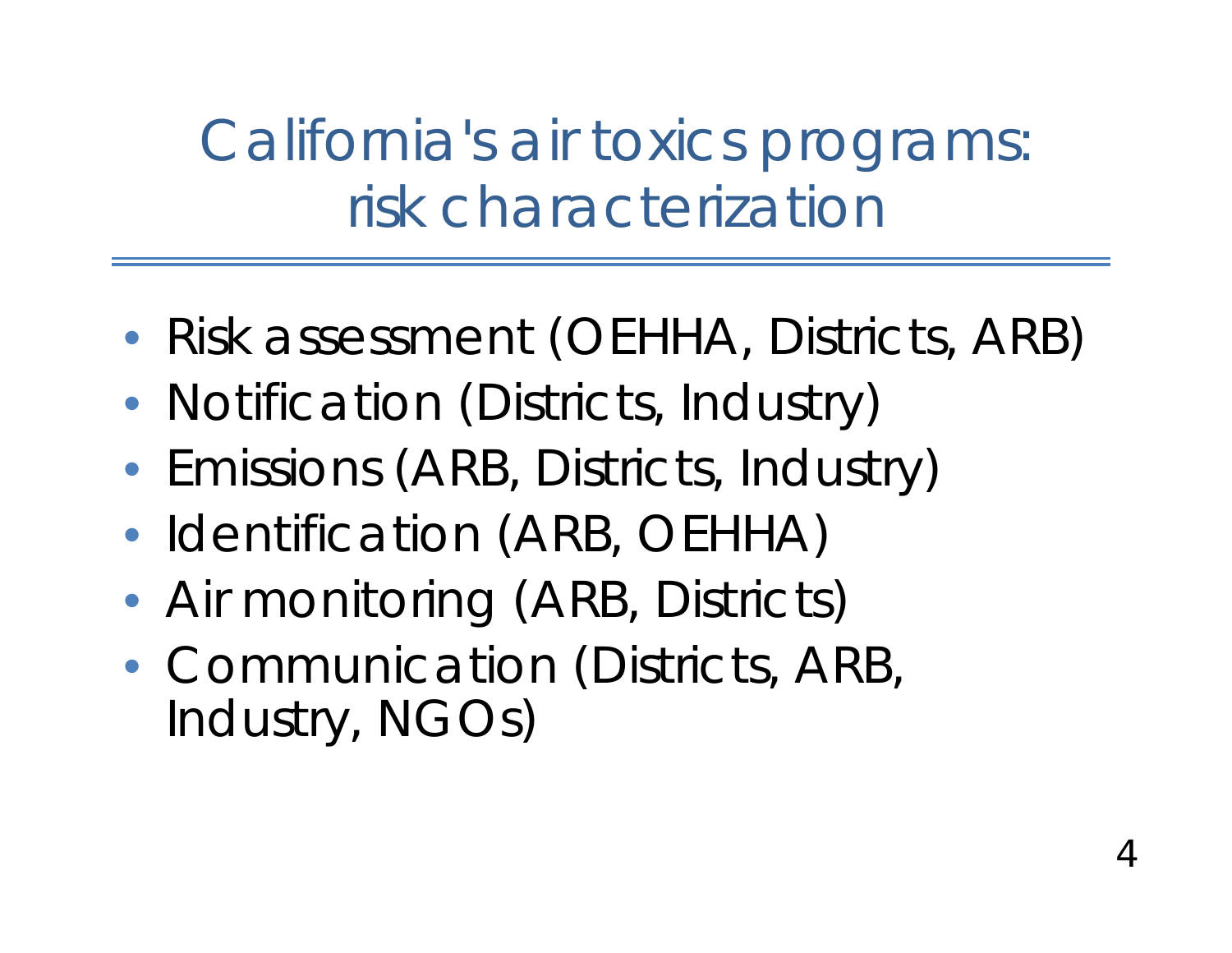# California's air toxics programs: risk reduction

- Facility upgrades & permitting (Districts)
- Risk reduction audits and plans (Districts, Industry)
- Air toxics control measures (ARB, Districts)
- Enforcement (ARB, Districts)
- Incentives (ARB, Districts)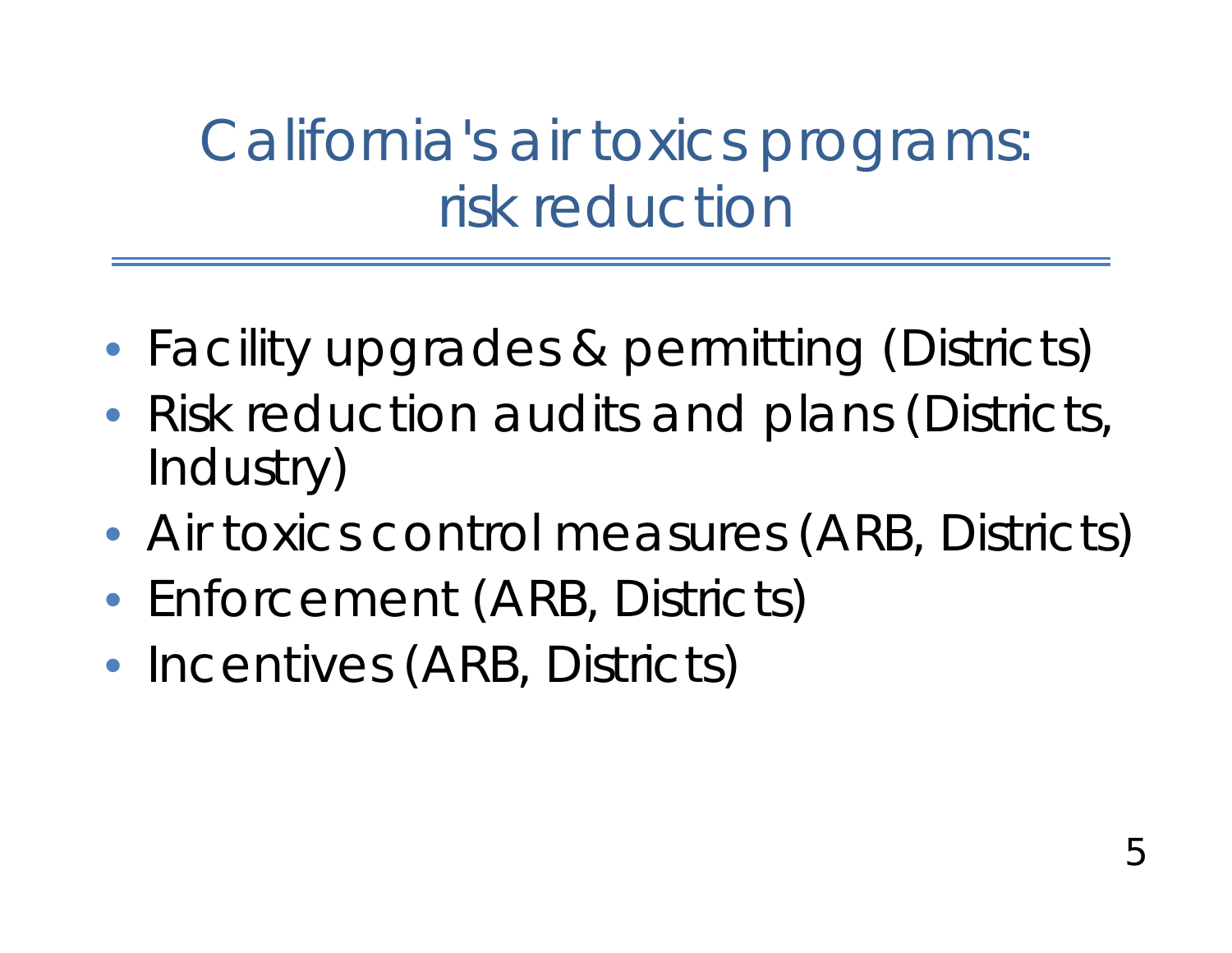Progress: 80% reduction in ambient cancer risk statewide since 1990



6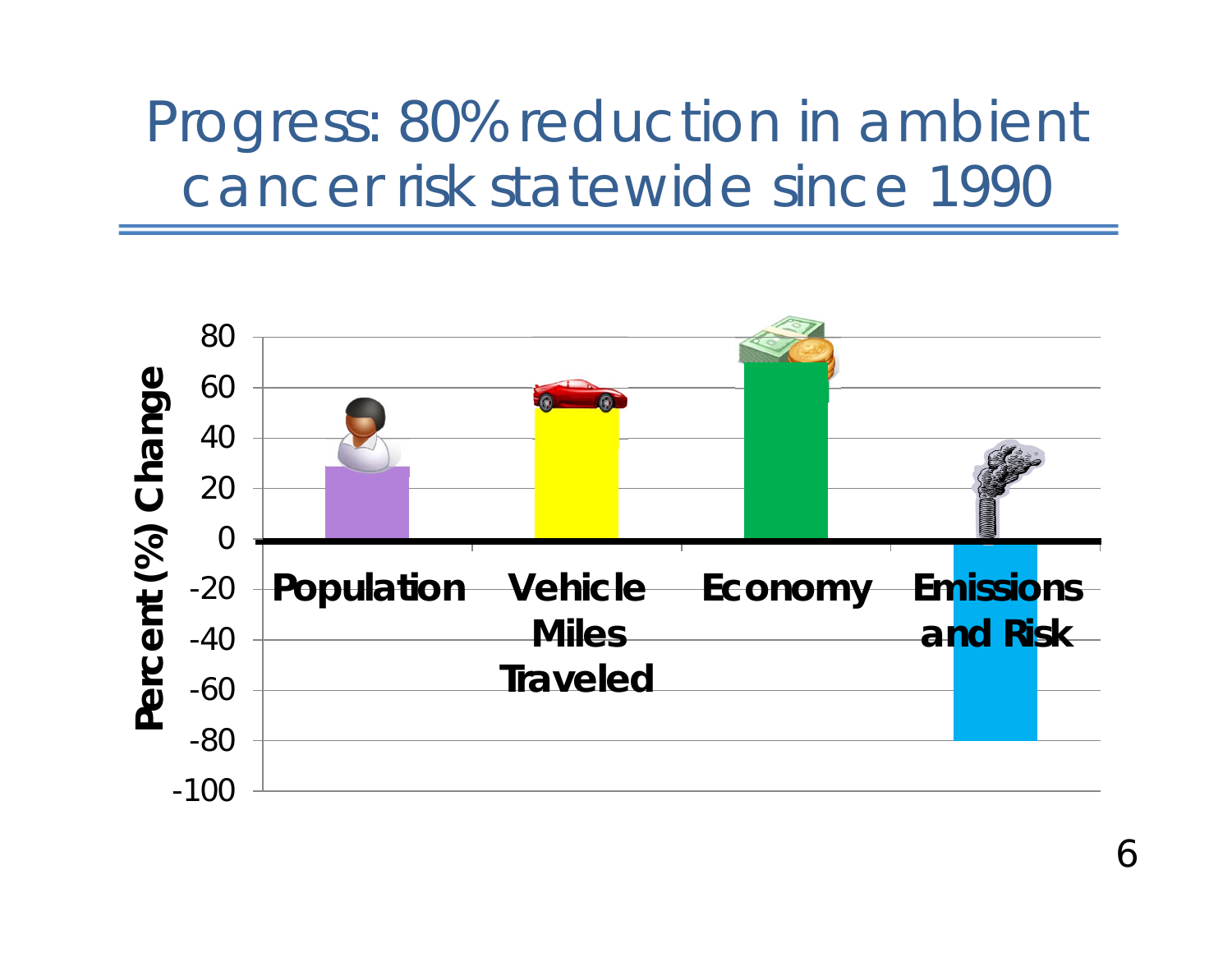# OEHHA Guidance Manual: how is it used?

- Estimate potential health risk
	- "Hot Spots" program (e.g., risk assessment, public notification, and risk reduction)
	- Goods movement and special studies
	- Estimate statewide/community risks
	- District permitting
	- Regulatory development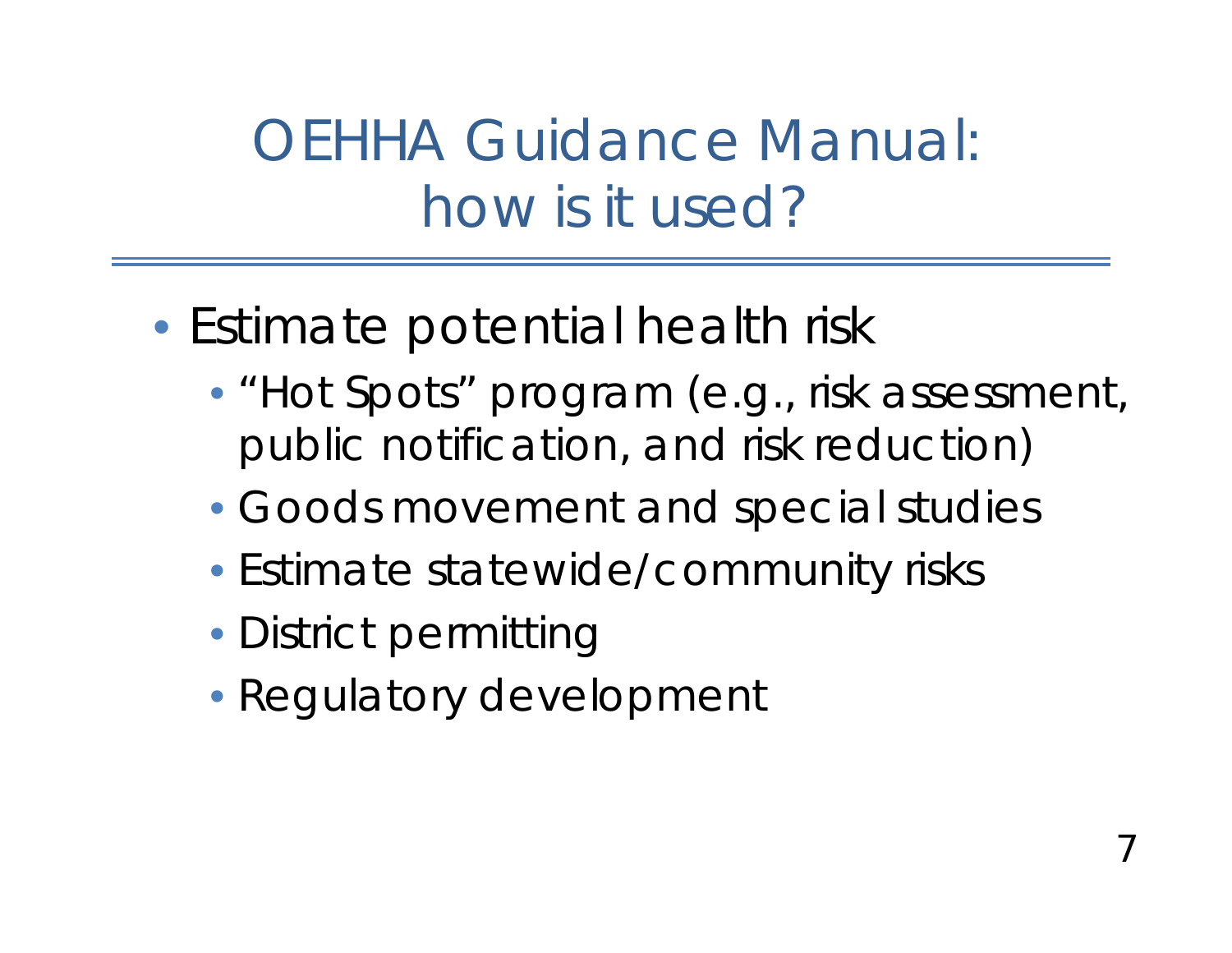## Policy consideration

Example: gasoline service station with best controls installed

| <b>District</b><br>notifi-<br>cation<br>level | <b>District</b><br><b>risk</b><br>reduct-<br>ion level | State of the art<br>controls<br>required | <b>Previous</b><br>cancer<br><b>risk</b> | <b>New</b><br>cancer<br><b>risk</b> |
|-----------------------------------------------|--------------------------------------------------------|------------------------------------------|------------------------------------------|-------------------------------------|
| >10                                           | 10-100                                                 | • Reform gas                             | <b>8</b>                                 | 22                                  |
| chances                                       | chances                                                | • Phase I/II &                           | chances                                  | chances                             |
| per                                           | per                                                    | onboard                                  | per                                      | per                                 |
| million                                       | million                                                | vapor                                    | million                                  | million                             |
|                                               |                                                        | recovery                                 |                                          |                                     |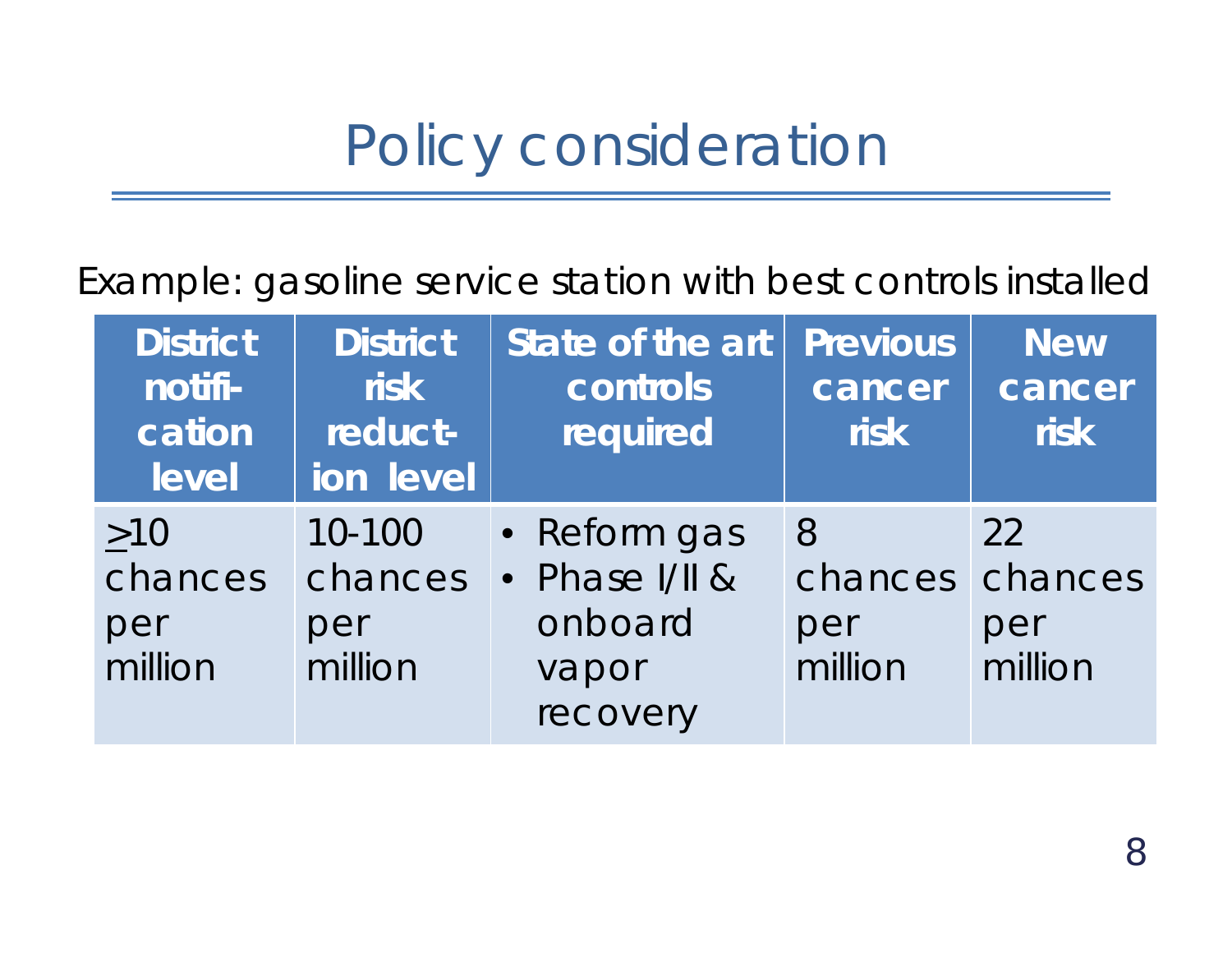OEHHA Risk Assessment Guidance Manual

## Melanie Marty, Ph.D., Assistant Deputy Director Office of Environmental Health Hazard Assessment

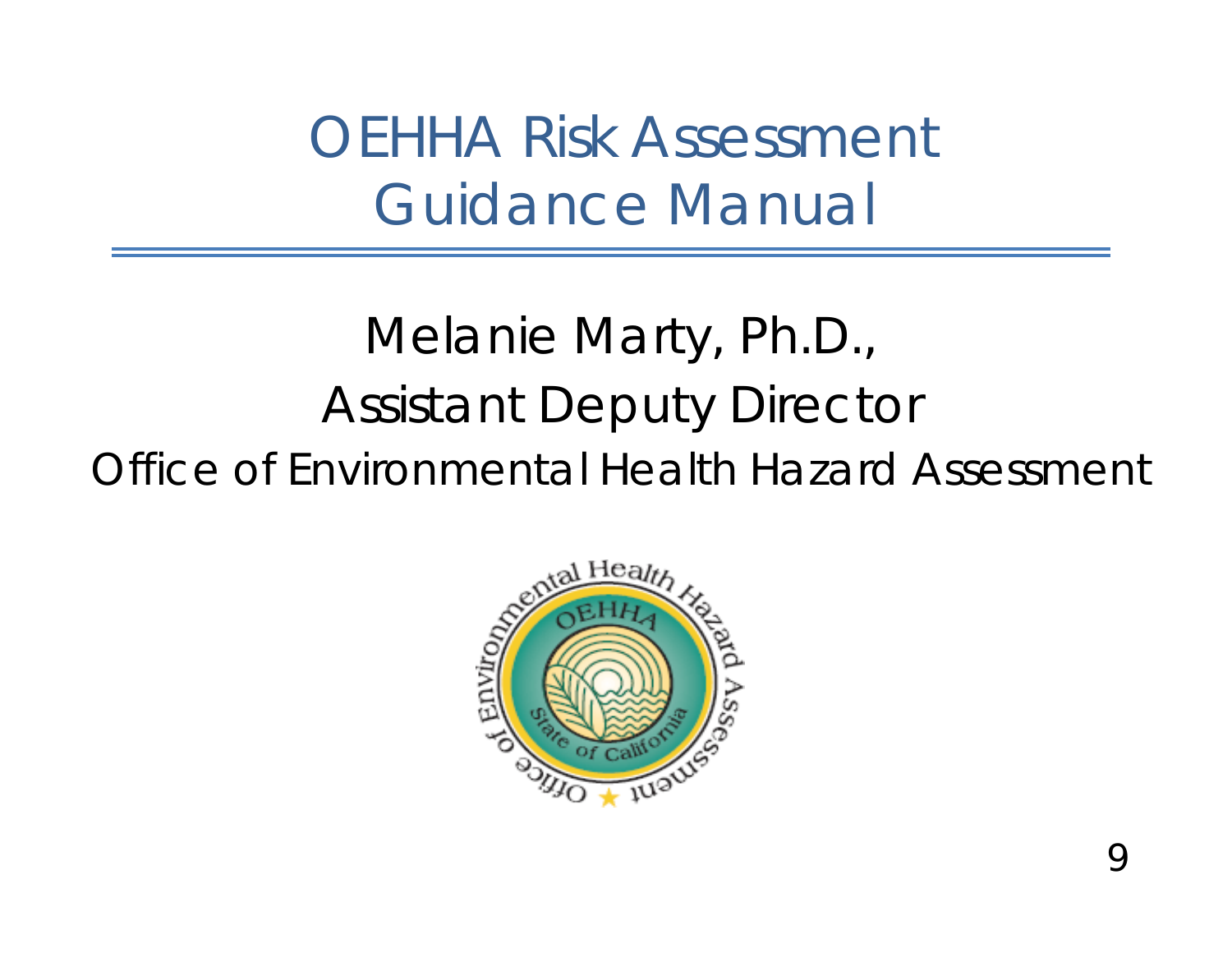## Overview of the OEHHA changes

## **Cancer Risk =**

**Dose** A Duration **Property A Property A Duration**<br>Factor **Factor Home** 

Cancer Age- **Inhalation Time** Exposure<br>Potency X Sensitivity X  $\frac{1}{\text{Dosea}^*}$  X at X Duration

**\***(concentration x daily breathing rate)

**x** at **x** 

All components in red are affected by updates in the 2014 OEHHA Guidelines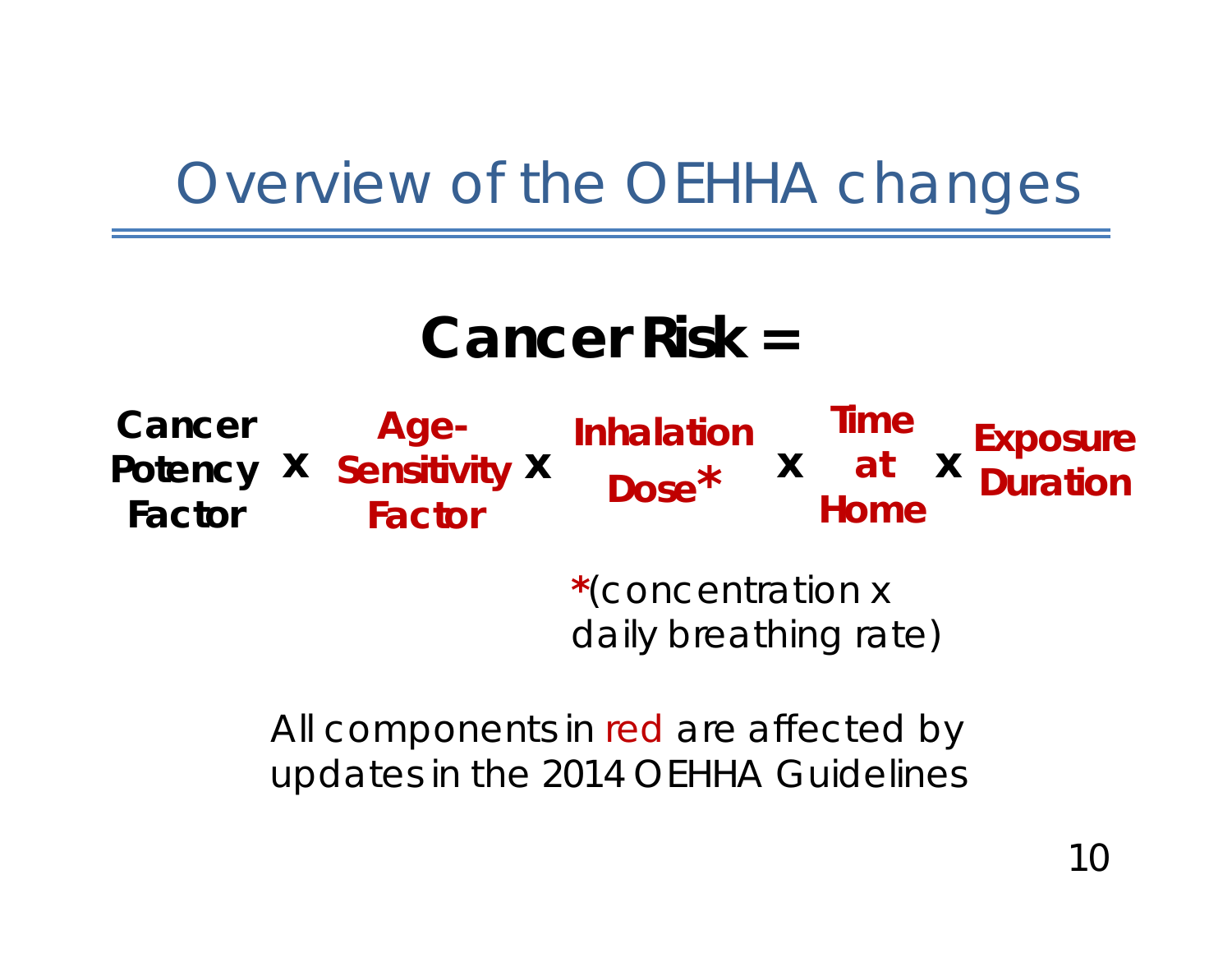Updated methodology for estimating potential cancer risk

- Refines exposure data (e.g., breathing rates) for individuals of all ages (Inhalation Dose)
- Provides adjustments for increased childhood sensitivity to air toxics (Age Sensitivity Factors)
- Includes refinements to exposure assessment (Time at Home, Exposure Duration, Spatial Averaging)
- U.S. EPA uses similar information in its risk guidelines and programs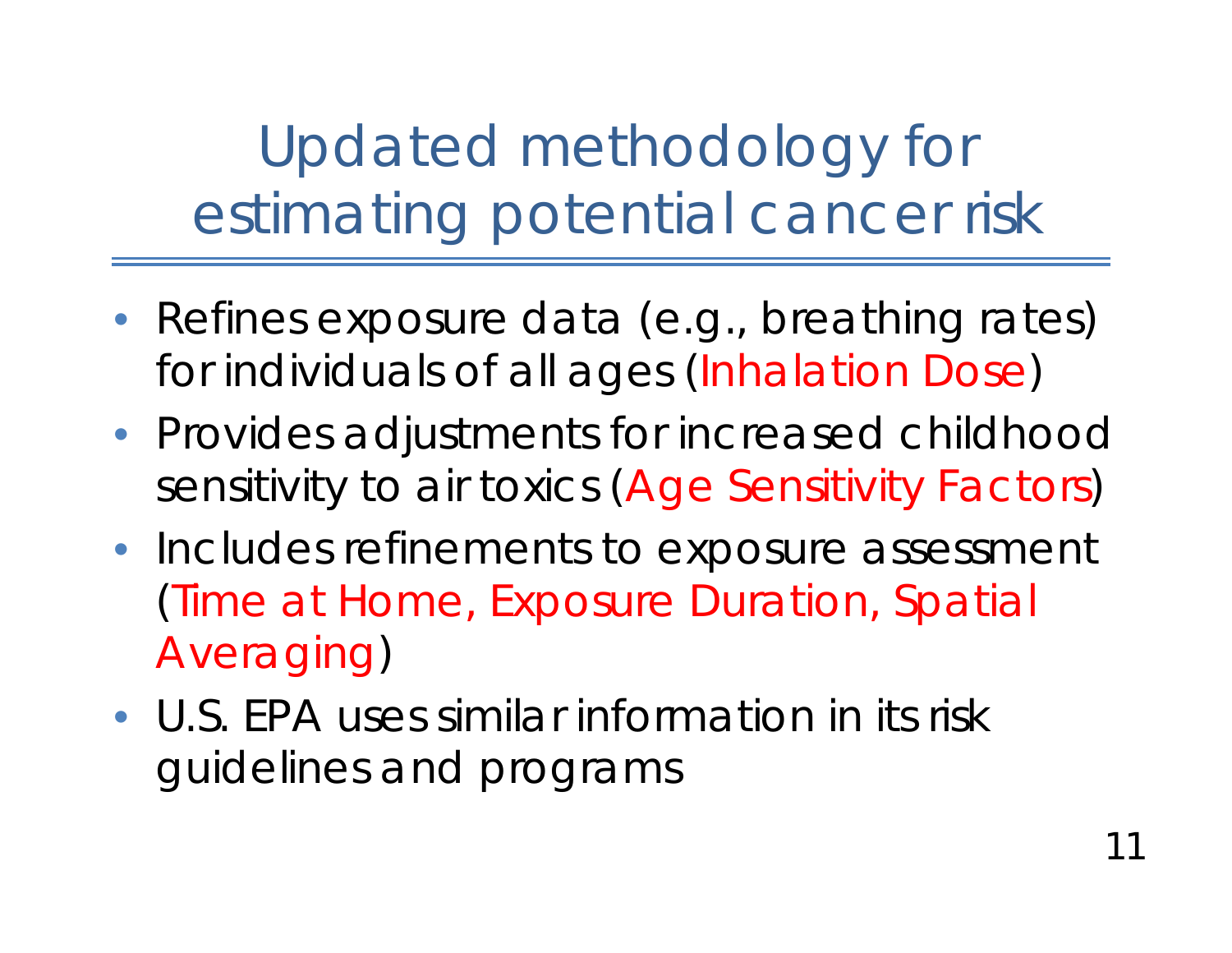## Magnitude of risk and dose variables

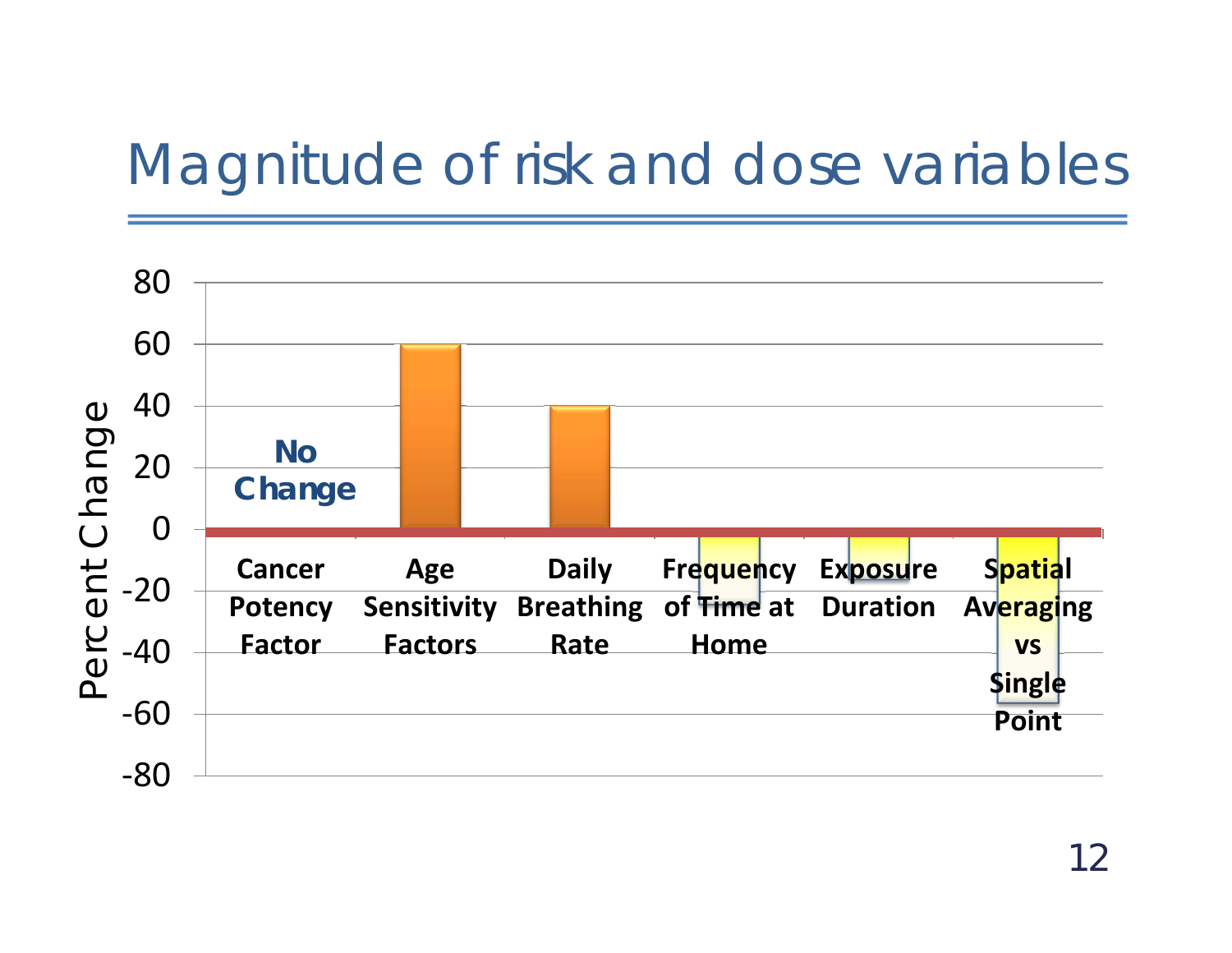Air District Actions

## Barbara Lee Air Pollution Control Officer Northern Sonoma Air Pollution Control **District**

representing the

California Air Pollution Control Officers' Association

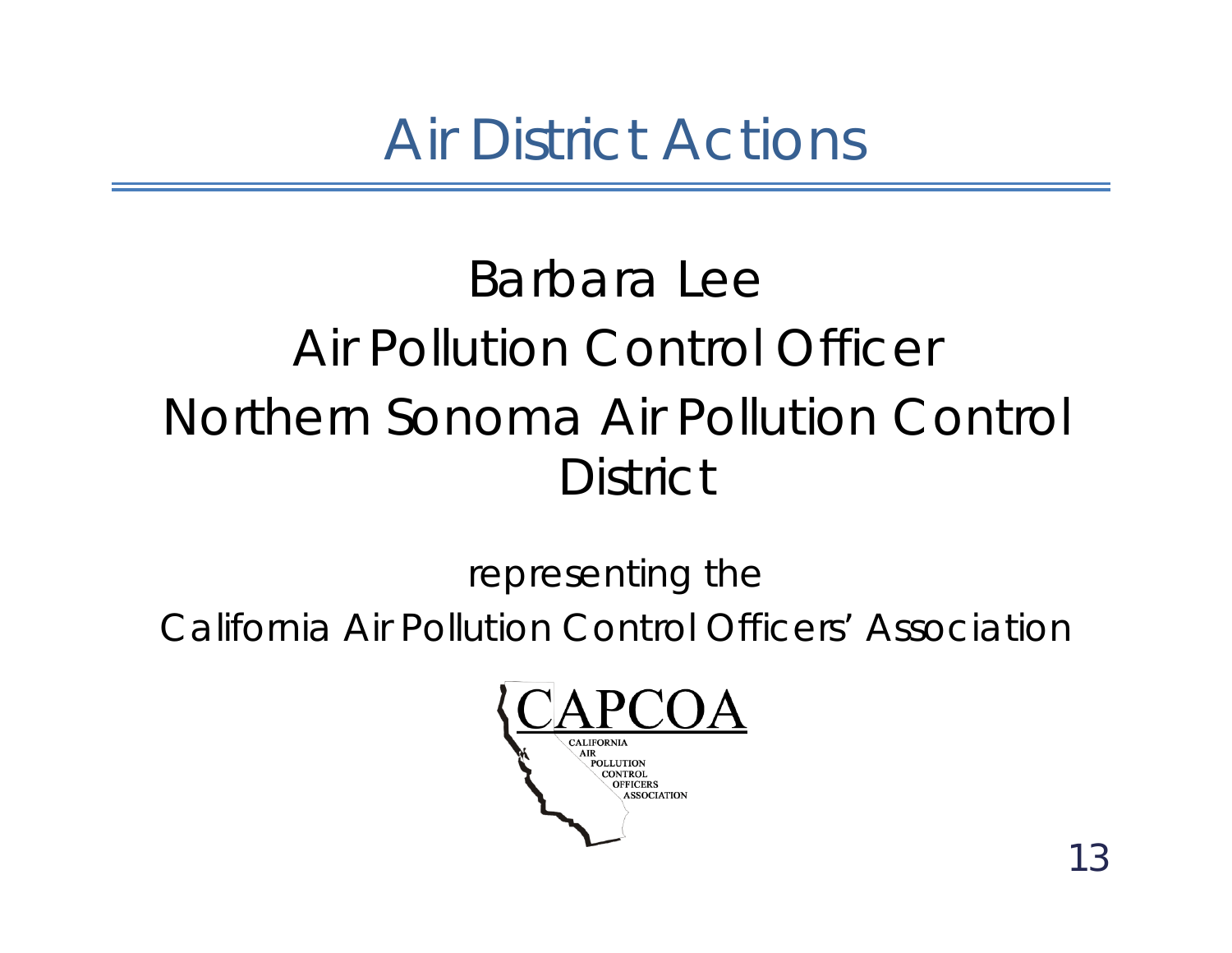# Air districts: review of rules and programs

- State and federal laws specify local authorities and obligations
	- Consideration of toxic emissions/impacts in permits
	- Establish requirements for new, modified & existing facilities; local discretion setting risk thresholds
- Districts are individually reviewing toxics rules, programs, and policies including notification, risk reduction, and permitting requirements
- CAPCOA is evaluating "Hot Spots" Prioritization Guidelines 14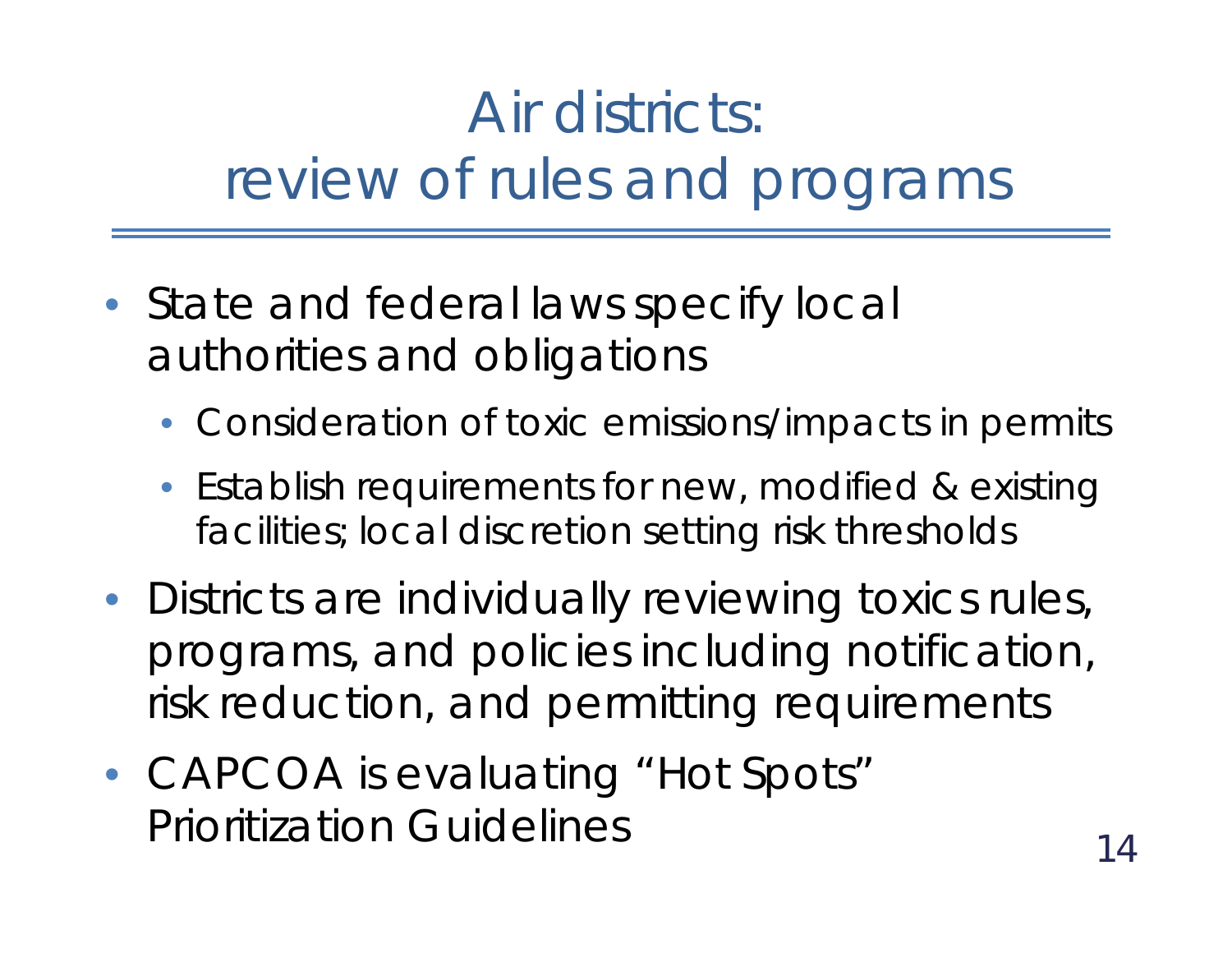# Air districts: review of "Hot Spots" impacts

- Impacts from thousands of facilities will be revised, and potentially tens of thousands will be prioritized for review
- Smaller "industrywide" sources may rely on ARB/CAPCOA developed assessments
- Public notification could impact 700 to 1,200 facilities
- Risk reduction audits & plans may be required at over 350 facilities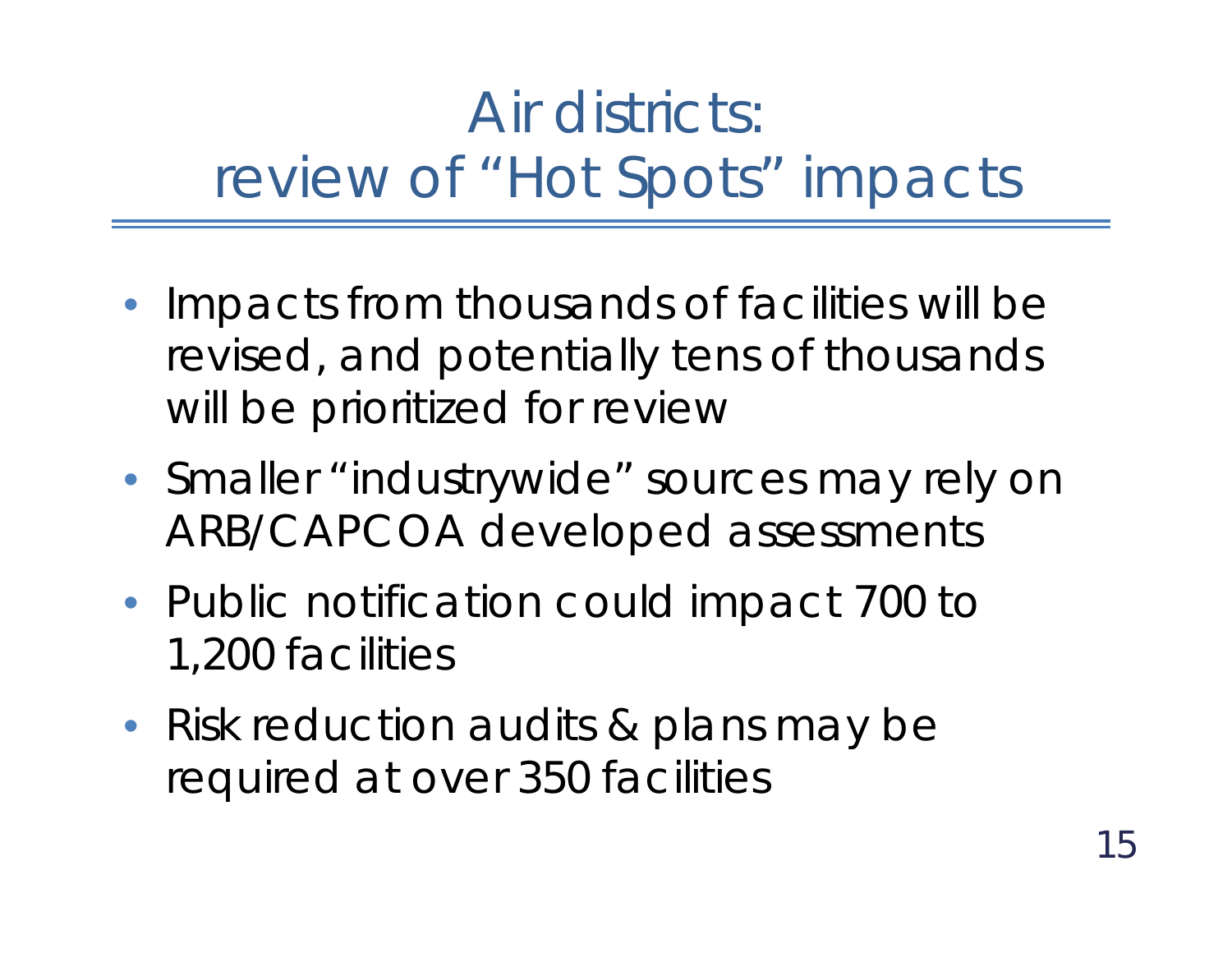# Air districts: coordination and outreach

- Coordinate with ARB on evaluation and review for source categories
	- Identify industrywide assessments
	- Prioritize control measure reevaluations
- Prepare summaries and outreach materials
- Engage local stakeholders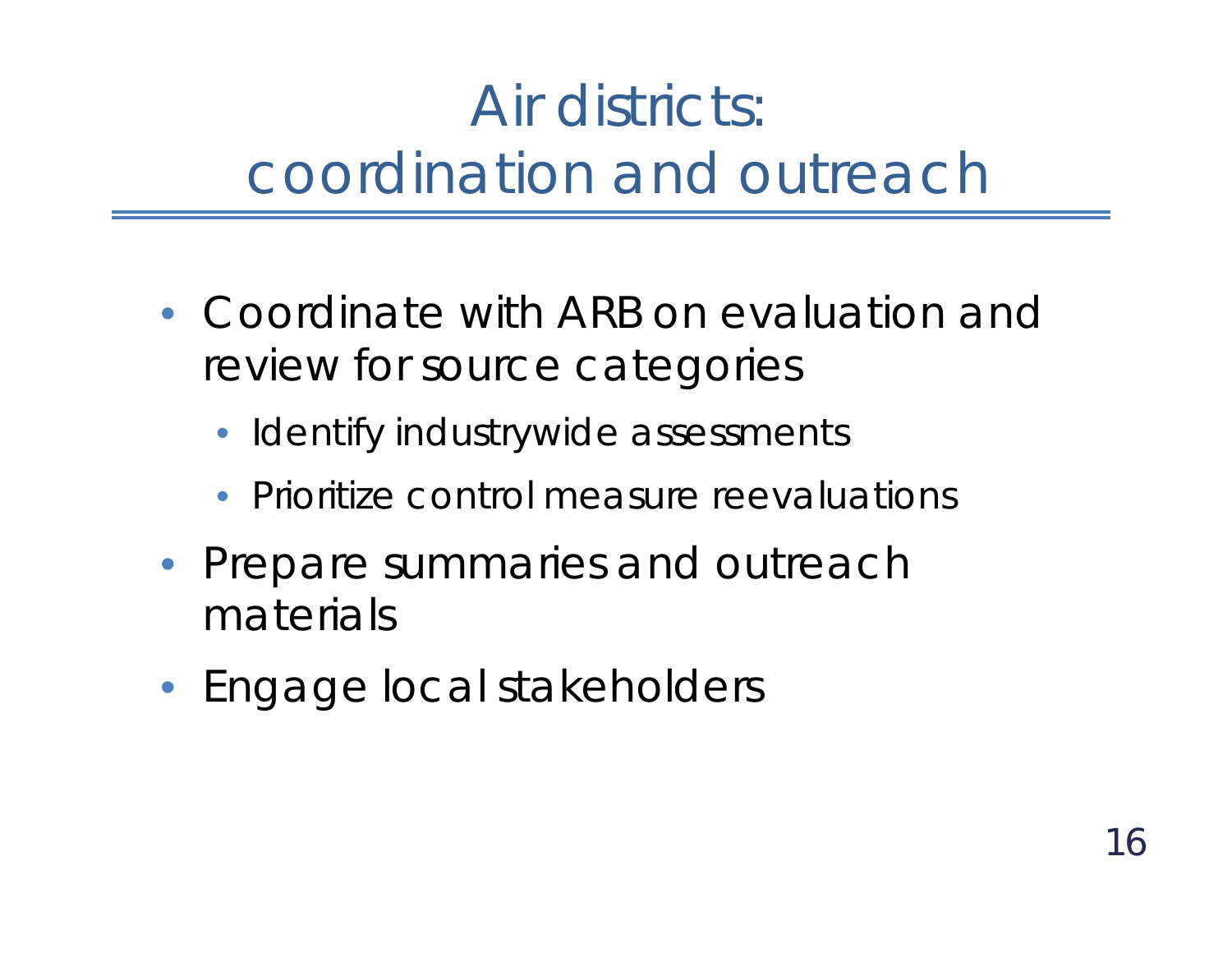## Air Resources Board Actions





**Air Resources Board California Environmental Protection Agency** 17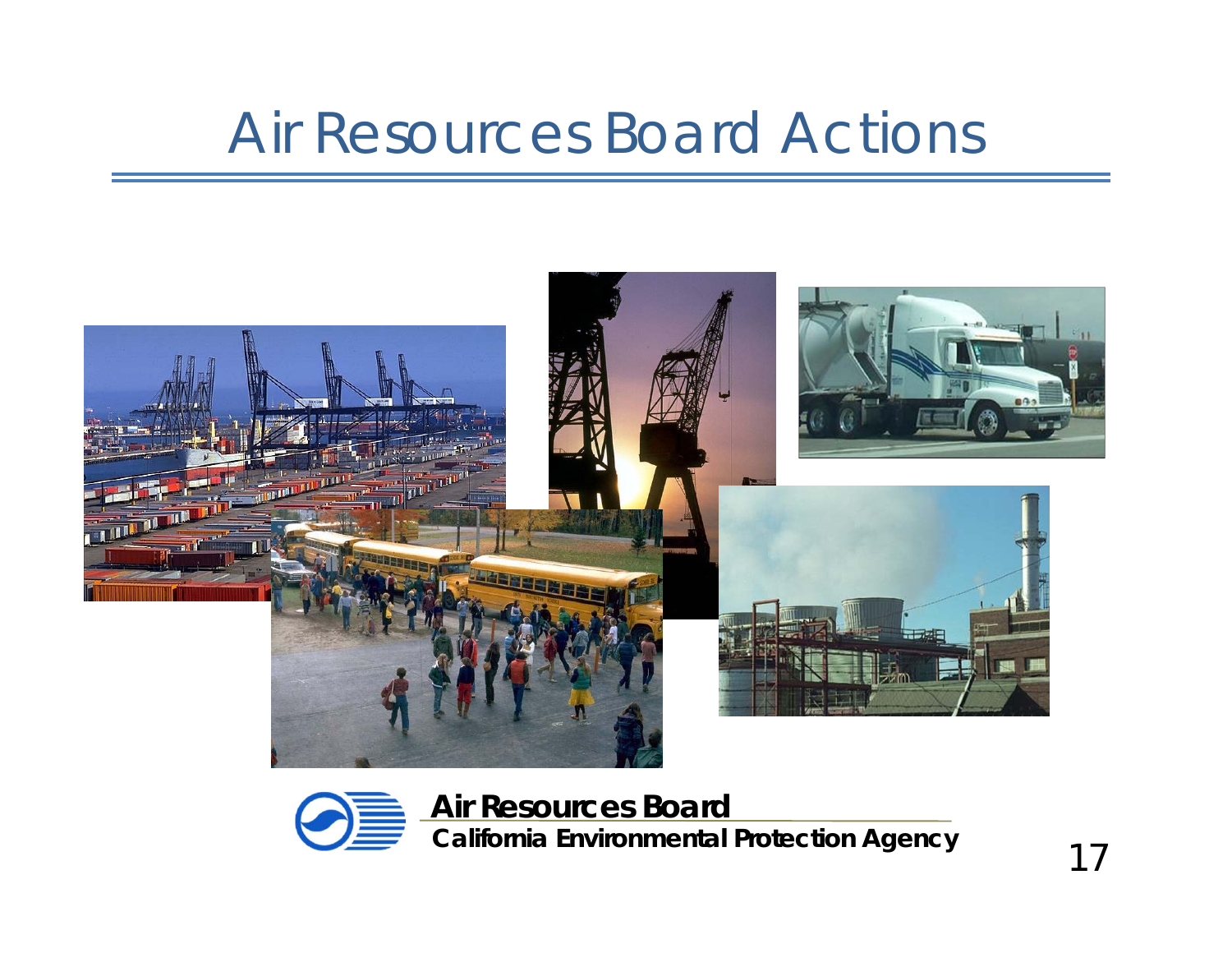## Coordination and outreach

#### *Previously…*

- CalEPA convened OEHHA, ARB, air districts prior to release of draft Guidance
	- Common messaging document
	- Briefings of industry and environmental representatives
	- Outreach at conferences and workshops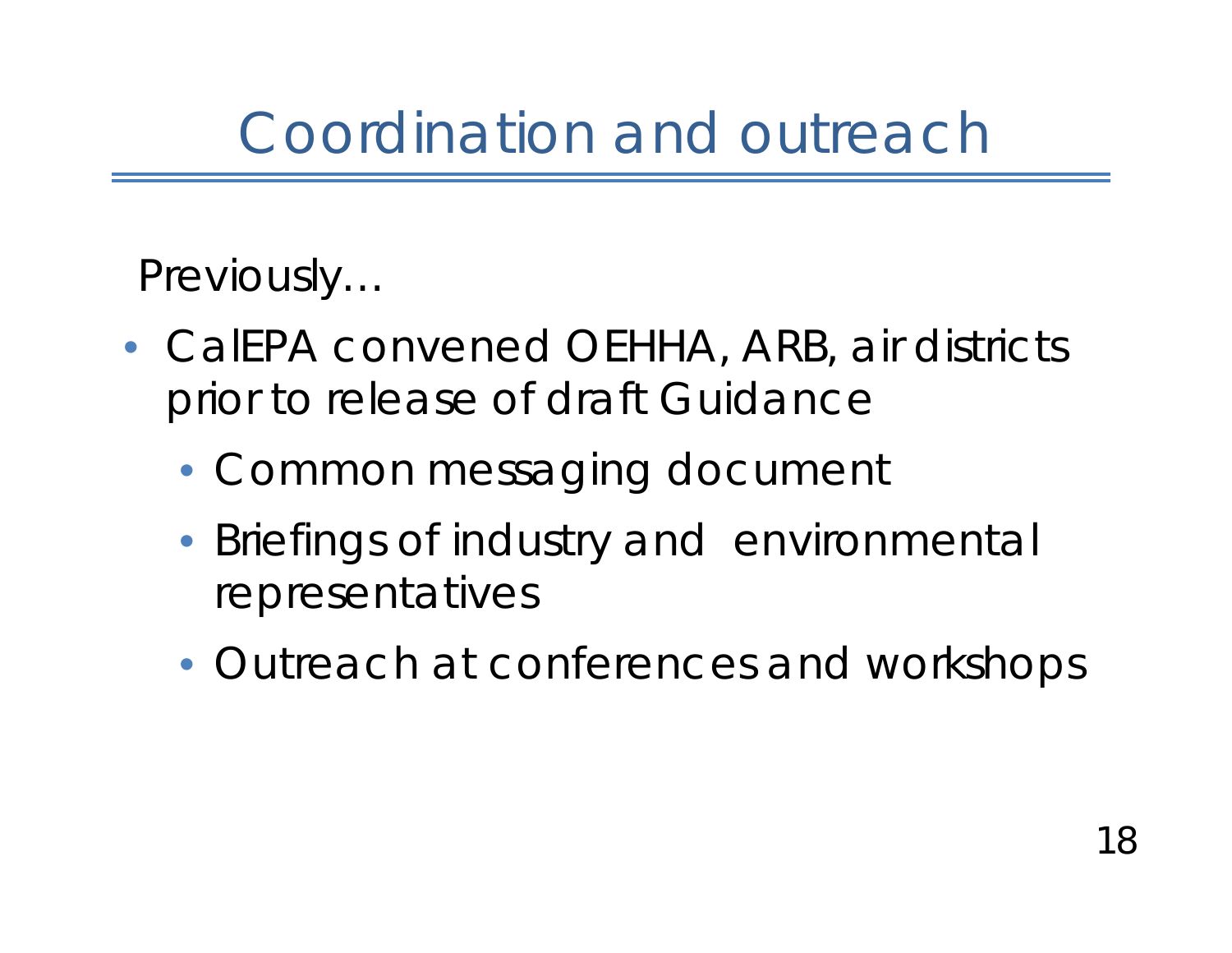## Coordination and outreach

#### *Looking ahead…*

- ARB committed to work with CAPCOA, industry, and environmental advocates
	- Risk communication
	- Risk management guidance
- Public meetings and Board item
	- List serve on website <http://www.arb.ca.gov/toxics/toxics.htm>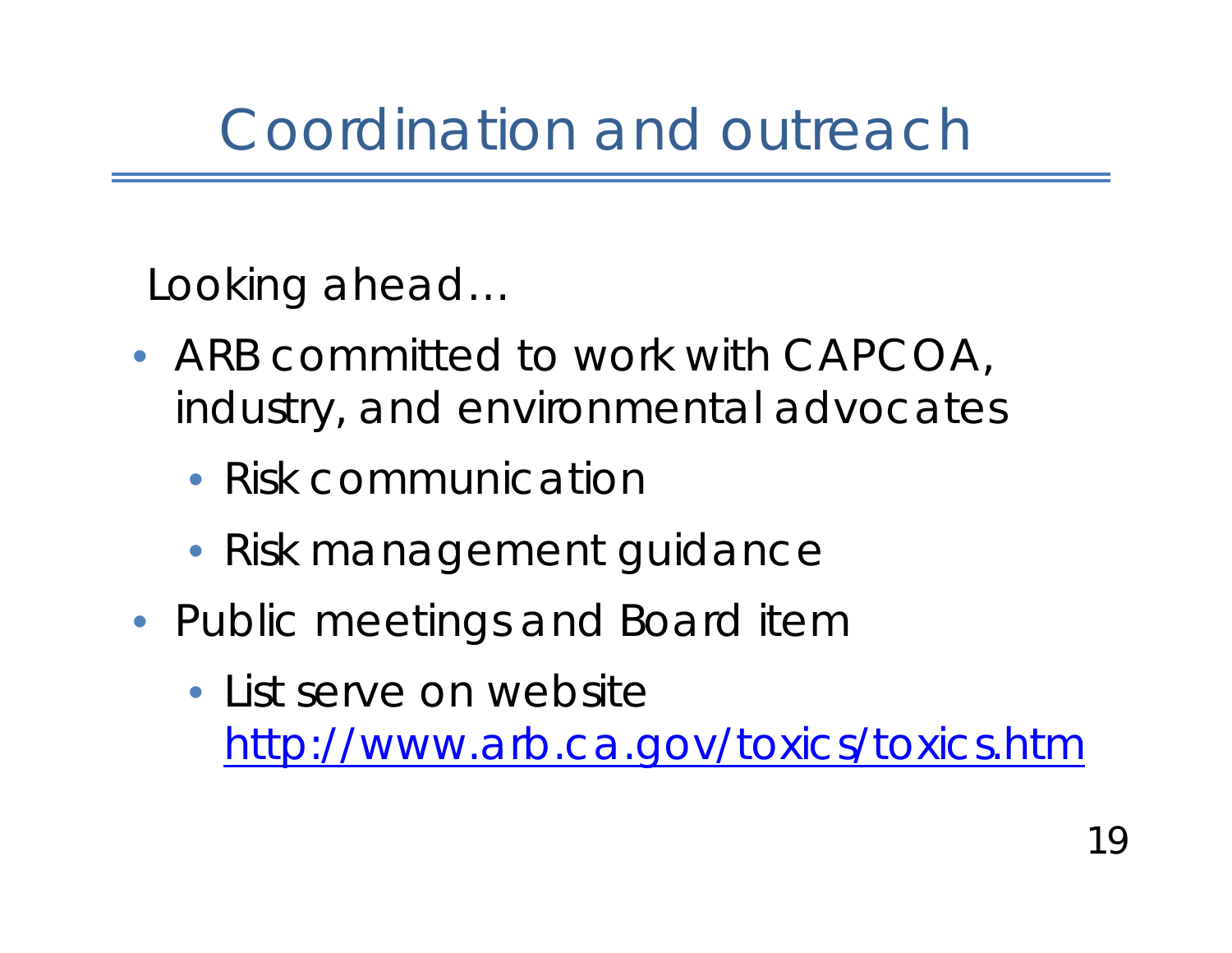Evaluation/update of existing programs in 2014-2015

- Update Hotspots Analysis and Reporting Program (HARP) software for risk assessments
- Amend emissions reporting regulation
- Identify sources for "industrywide" risk analyses
- Begin updating risk management policy
	- Technical inputs on risk assessments
	- Guidance on district permitting/thresholds
- Prioritize ARB measures for re-evaluation
- Update Land Use Handbook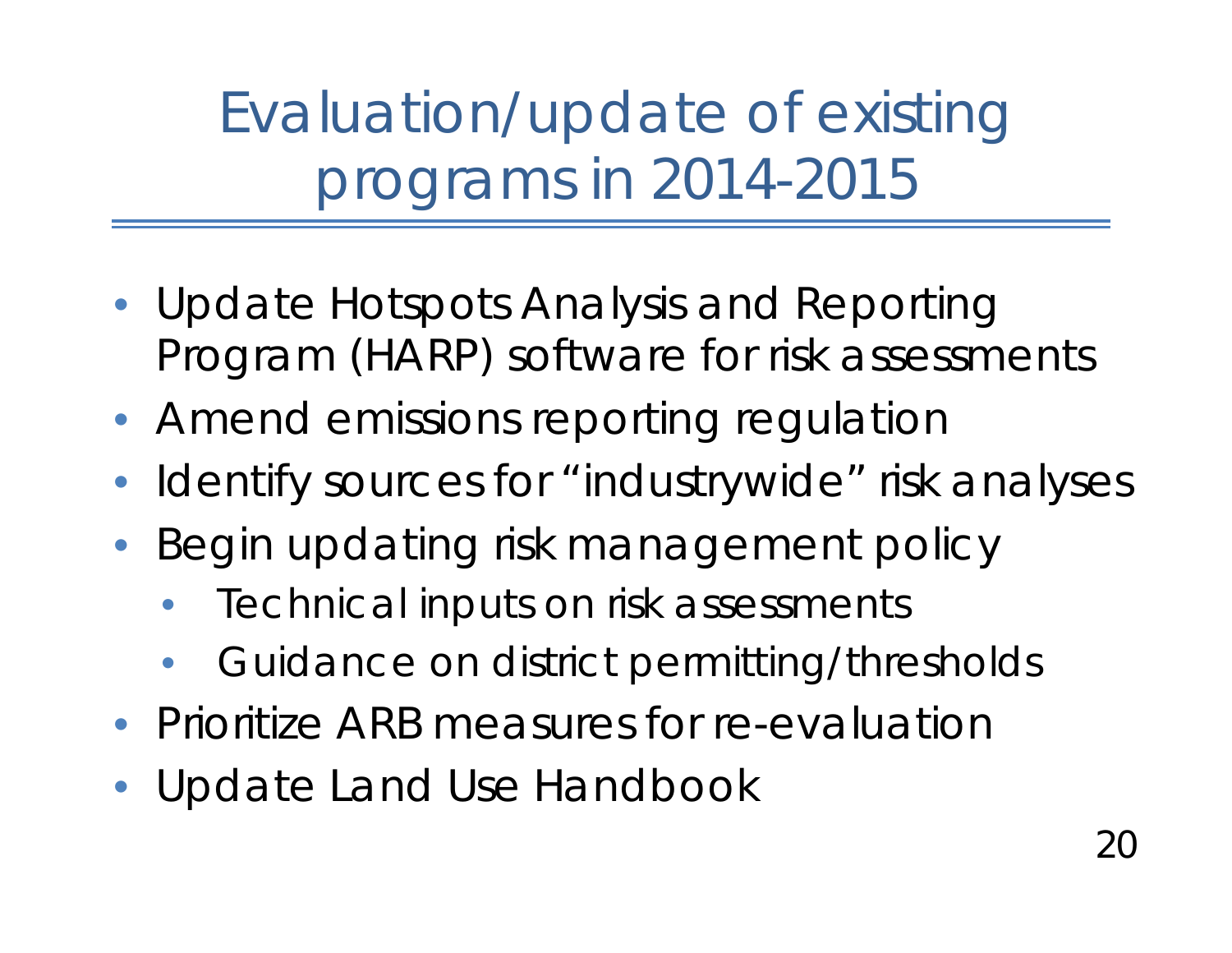## ARB's evolving emphasis on air toxics

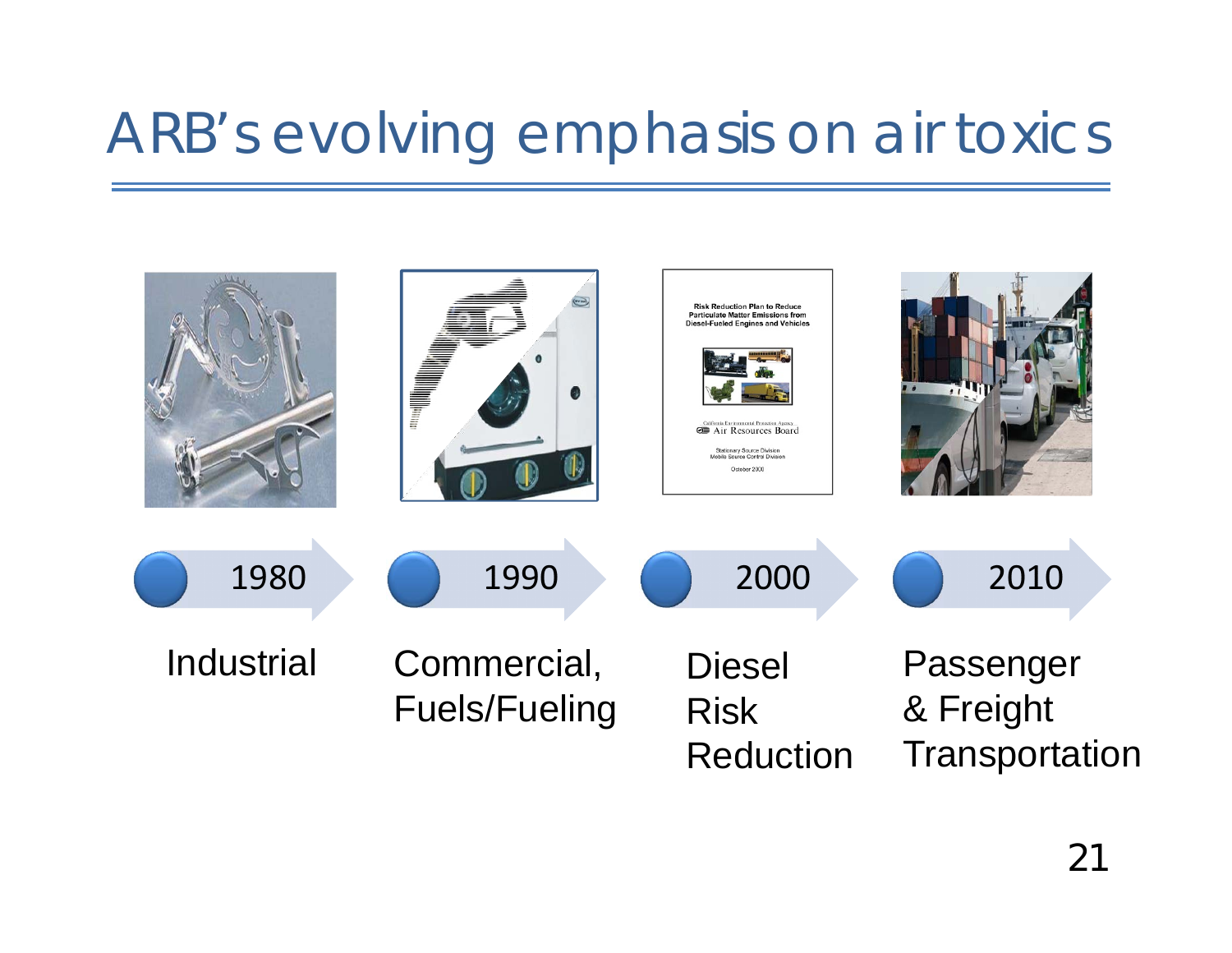# >80% reduction in statewide ambient cancer risk from diesel PM

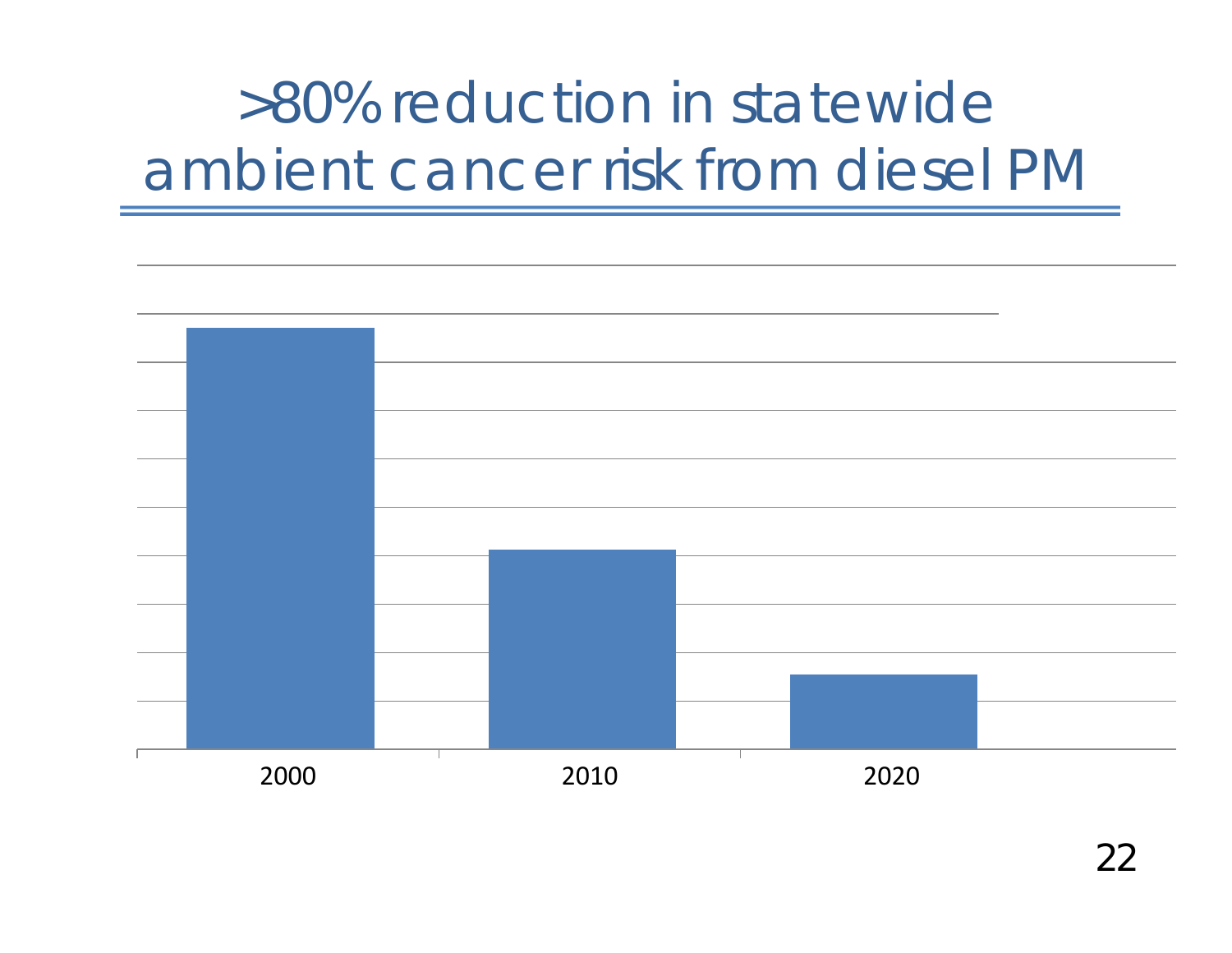# Guiding principles for moving forward

- Protect public health
- Focus on highest risk source categories
- Support continued facility operations to provide critical goods and services
- Require best technology, in consideration of cost and risk
- Support public transparency/access
- Partner with air districts
- Coordinate with industry/environmentalists